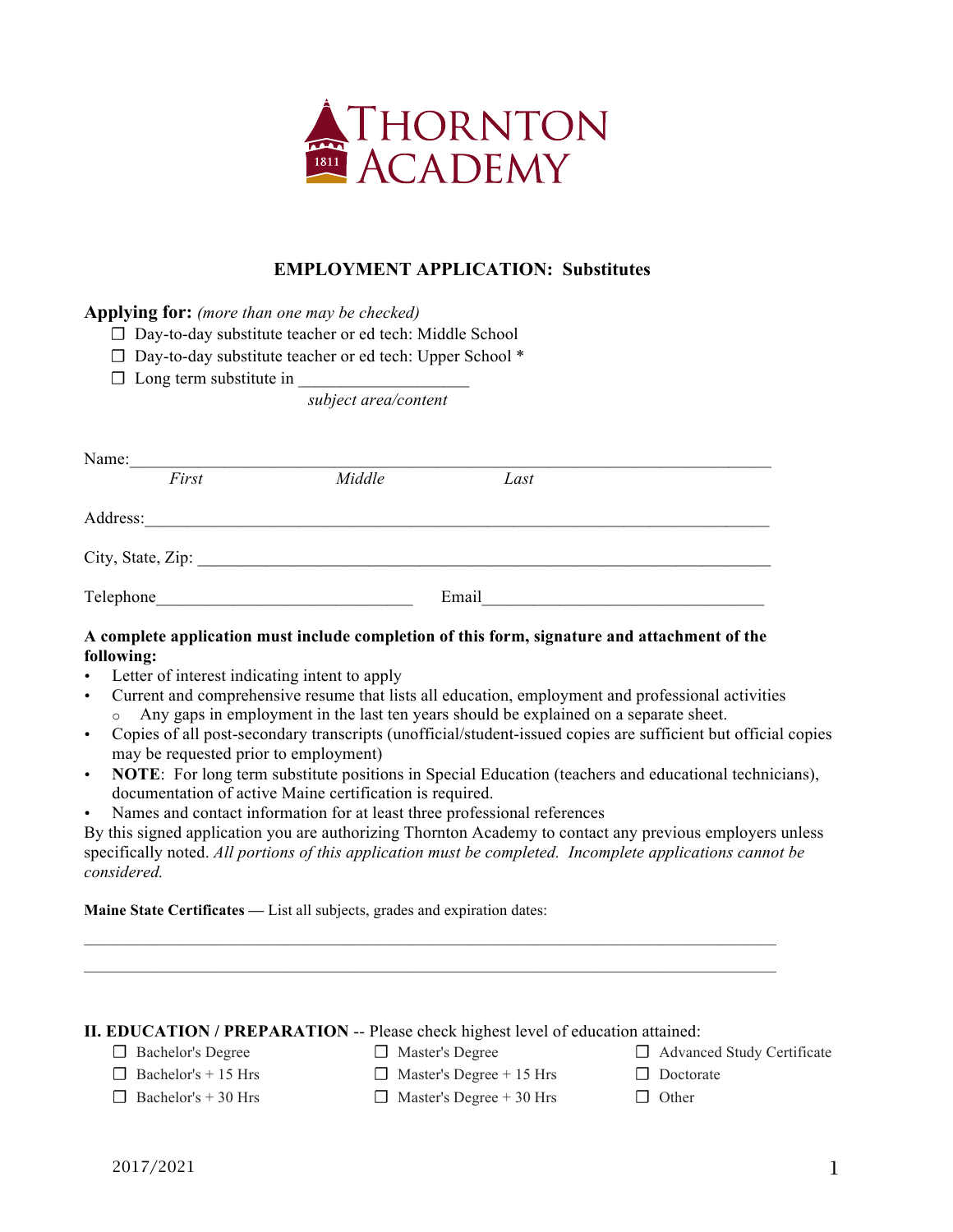*Name of school, location*

**College:** Transcript(s) are required for any post-secondary degrees, either electronically or in hard copy.

|                    | Name of school, location |        |                                       |  |  |  |
|--------------------|--------------------------|--------|---------------------------------------|--|--|--|
|                    | Major                    | Degree | Year conferred or dates of attendance |  |  |  |
| <b>Additional:</b> | Name of school, location |        |                                       |  |  |  |
|                    | Major                    | Degree | Year conferred or dates of attendance |  |  |  |

**III. WORK EXPERIENCE:** Starting with your most recent (or current) position, list all previous employment including any job-related military service assignments. You may exclude organizations that indicate race, color, religion, gender, national origin, disabilities or other protected status.

| 1. Employer                                                                                                                                                                                                                    |  |    | $From $ To            |                       |  |
|--------------------------------------------------------------------------------------------------------------------------------------------------------------------------------------------------------------------------------|--|----|-----------------------|-----------------------|--|
|                                                                                                                                                                                                                                |  |    |                       |                       |  |
| Work Performed                                                                                                                                                                                                                 |  |    |                       |                       |  |
| the control of the control of the control of the control of the control of the control of the control of the control of the control of the control of the control of the control of the control of the control of the control  |  |    |                       | Most recent job title |  |
| Supervisor                                                                                                                                                                                                                     |  |    |                       |                       |  |
|                                                                                                                                                                                                                                |  |    |                       |                       |  |
| May we contact? Yes No                                                                                                                                                                                                         |  |    |                       |                       |  |
| 2. Employer                                                                                                                                                                                                                    |  |    |                       | $From$ $To$           |  |
| Address<br><u> 1980 - Johann Stein, fransk politiker (d. 1980)</u>                                                                                                                                                             |  |    |                       |                       |  |
|                                                                                                                                                                                                                                |  |    |                       |                       |  |
|                                                                                                                                                                                                                                |  |    | Most recent job title |                       |  |
|                                                                                                                                                                                                                                |  |    |                       |                       |  |
|                                                                                                                                                                                                                                |  |    |                       |                       |  |
| May we contact? Yes No                                                                                                                                                                                                         |  |    |                       |                       |  |
| 3. Employer                                                                                                                                                                                                                    |  |    |                       | $From \_$ To          |  |
| Address and the contract of the contract of the contract of the contract of the contract of the contract of the contract of the contract of the contract of the contract of the contract of the contract of the contract of th |  |    |                       |                       |  |
| Work Performed                                                                                                                                                                                                                 |  |    |                       |                       |  |
|                                                                                                                                                                                                                                |  |    | Most recent job title |                       |  |
| Supervisor                                                                                                                                                                                                                     |  |    |                       |                       |  |
|                                                                                                                                                                                                                                |  |    |                       |                       |  |
| May we contact? Yes                                                                                                                                                                                                            |  | No |                       |                       |  |

Attach an additional sheet if necessary to list information requested for all previous employment.

Note: Please also explain any employment gaps that have occurred in the last ten years.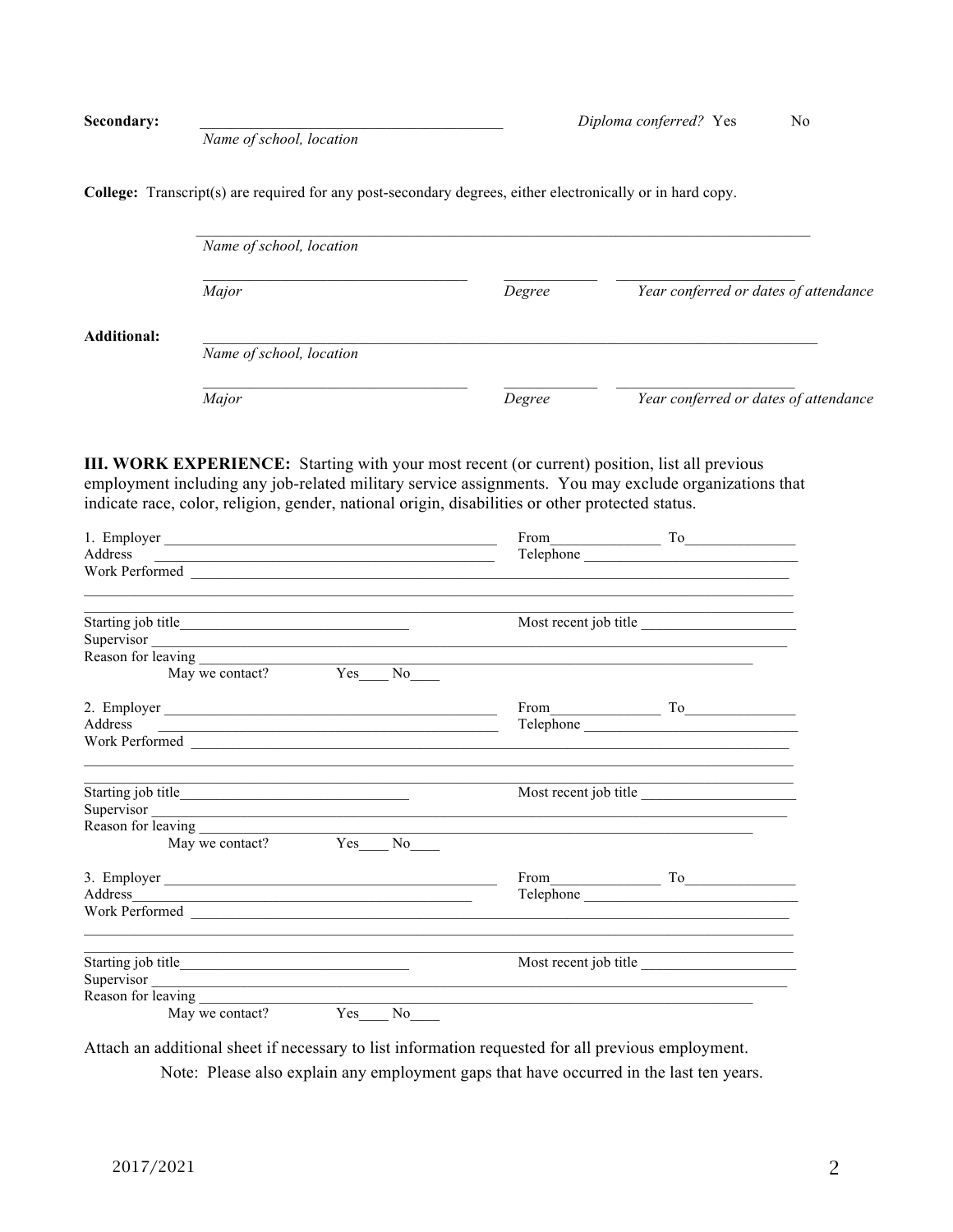### **IV. BACKGROUND INFORMATION:**

| Have you ever filed an application with us before?                                                                                                                                                                                                                                                                               |  | $Yes$ Date $\_\_\_\_\$ No $\_\_\_\_\$ |  |  |  |  |  |
|----------------------------------------------------------------------------------------------------------------------------------------------------------------------------------------------------------------------------------------------------------------------------------------------------------------------------------|--|---------------------------------------|--|--|--|--|--|
| Have you ever been employed with us before?                                                                                                                                                                                                                                                                                      |  | $Yes$ Date $\_\_\_\_\$ No $\_\_\_\_\$ |  |  |  |  |  |
| If yes, former name (if applicable)                                                                                                                                                                                                                                                                                              |  |                                       |  |  |  |  |  |
| Are you currently employed?                                                                                                                                                                                                                                                                                                      |  |                                       |  |  |  |  |  |
| Are you prevented from lawfully becoming employed in this country because of Visa or Immigration status?<br>Yes<br>No (Proof of citizenship or immigration status is required upon employment.)                                                                                                                                  |  |                                       |  |  |  |  |  |
| Maine law requires all individuals working in Maine schools to submit to fingerprinting and a criminal background<br>check. A Criminal History Records Check (CHRC) certificate of eligibility is needed for employment in any Maine<br>school. Do you have a CHRC certificate?                                                  |  |                                       |  |  |  |  |  |
|                                                                                                                                                                                                                                                                                                                                  |  |                                       |  |  |  |  |  |
| Do you have an appointment for fingerprinting (required for CHRC certification)?<br>$No$ <sub>______</sub>                                                                                                                                                                                                                       |  |                                       |  |  |  |  |  |
|                                                                                                                                                                                                                                                                                                                                  |  | $Yes$ Date  No $\sim$                 |  |  |  |  |  |
| Have you ever been disciplined, discharged, or asked to resign from a prior position?<br>$Yes$ No $N$                                                                                                                                                                                                                            |  |                                       |  |  |  |  |  |
| Have you ever resigned from a prior position after a complaint had been received against you or after your conduct was<br>under investigation or review?                                                                                                                                                                         |  | $Yes$ No $N$                          |  |  |  |  |  |
| Have you ever not been nominated for re-employment in a prior position or ever had your nomination for re-employment<br>not been approved?                                                                                                                                                                                       |  |                                       |  |  |  |  |  |
|                                                                                                                                                                                                                                                                                                                                  |  | $Yes$ No $\_\_$                       |  |  |  |  |  |
| Have you ever been charged with or investigated for sexual abuse or harassment of another person?                                                                                                                                                                                                                                |  | $Yes$ No $No$                         |  |  |  |  |  |
| Have you ever been convicted of a crime (other than a minor traffic offense)?<br>$Yes$ No $N$                                                                                                                                                                                                                                    |  |                                       |  |  |  |  |  |
| Have you ever entered a plea of guilty or "no contest" (nolo contendere) to any crime other than a minor traffic offense?<br>$Yes$ No $N$                                                                                                                                                                                        |  |                                       |  |  |  |  |  |
| Have you ever had a professional license or certificate suspended or revoked in any state, or have you ever voluntarily<br>surrendered, temporarily or permanently, a professional license or certificate in any state?<br>$No$ <sub>_______</sub>                                                                               |  |                                       |  |  |  |  |  |
| Has any court ever deferred, filed or dismissed proceedings without a finding of guilty and required that you pay a fine,<br>penalty or court costs and/or imposed a requirement to your behavior or conduct for a period of time in connection with<br>any crime (other than a minor traffic offense)?<br>Yes<br>N <sub>0</sub> |  |                                       |  |  |  |  |  |

## **V. APPLICANT'S STATEMENT:**

- I certify that answers given herein and in any attachments are true and complete.
- I attest that I hold all the qualifications listed for the position.